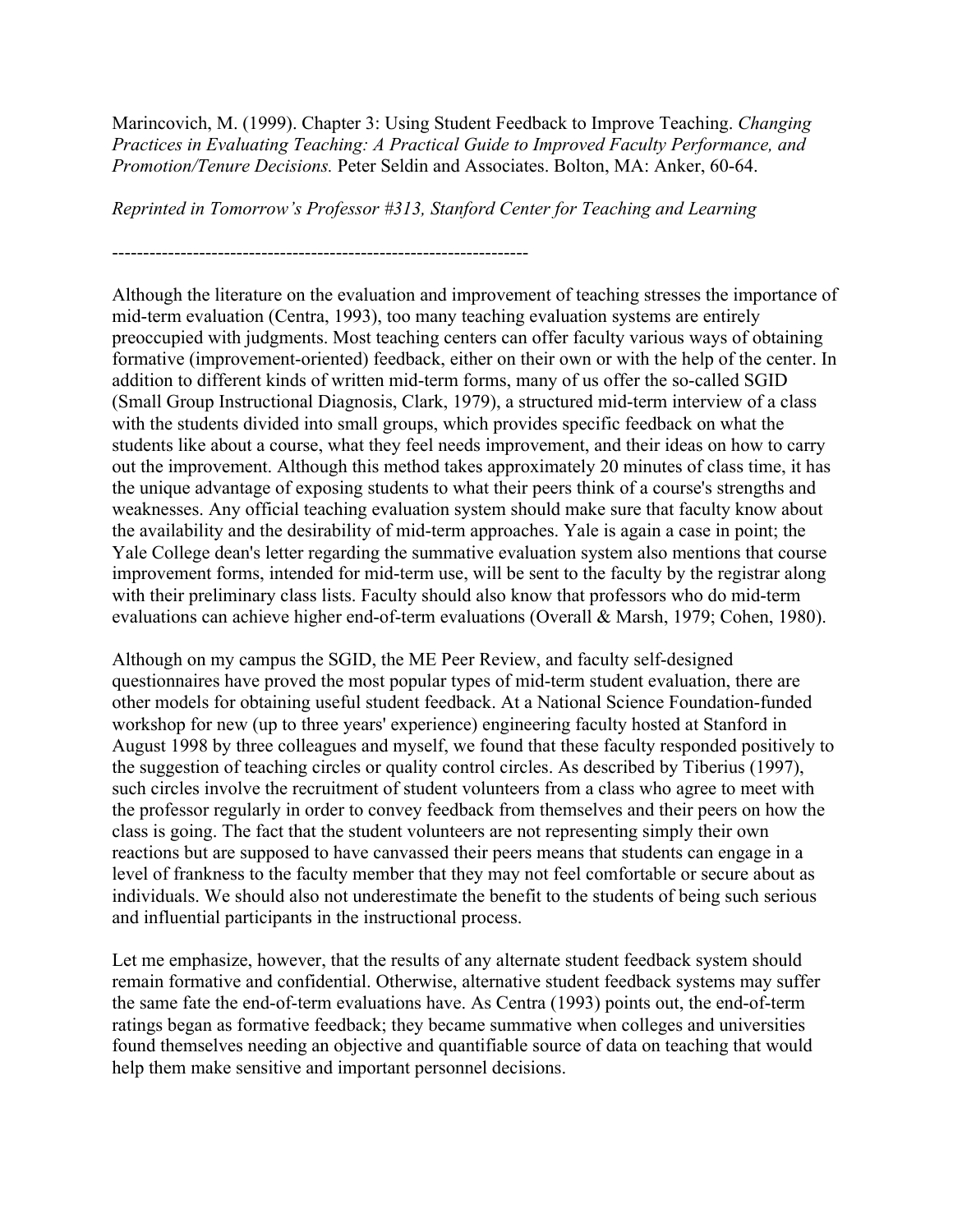Let me add one other final word of caution. Faculty who devise and follow up on their own methods of obtaining student feedback should be careful not to operate in a vacuum. Their sincere efforts to strengthen their classes can backfire if they respond casually to what they think they are hearing from their students. I have worked with several faculty who had earlier done their own mid-term questionnaires and had changed their courses significantly because of what they had thought were important student suggestions. In the end, however, they had invested serious amounts of time without getting any more favorable student end-of-term evaluations. For example, one junior faculty member had received complaints about being disorganized. Because one student had suggested that he give the class complete lecture notes, he invested literally hundreds of hours in doing comprehensive and even elegant notes. The students then complained that the class was boring because the professor was closely following the lecture notes he had given them. His student evaluations ended up no higher than when he had started out.

On the basis of my own experience, Boice's (1991) work on "quick starters," and the work of many other experts (Stevens, 1987; Centra, 1993; Brinko & Menges, 1997; Tiberius, 1997; Menges 1999), I would offer the following guidelines to faculty who decide to solicit student feedback on their teaching:

\* Specific, concrete, behaviorally oriented information is most useful in trying to improve your teaching (Murray, 1984; Wilson, 1986; Geis, 1991; Menges, 1999). If the questions on your institution's student evaluation forms do not provide this kind of information, you may need to acquire it through other types of student feedback.

\* Don't go it alone unless you have already established a successful record for interpreting and acting upon your student feedback. Instead, consult a peer, your teaching and learning center, your teaching assistant(s), or a group of interested students. Check with them before you invest large chunks of your time in significant changes to your course.

\* Take the tinkering approach (Stevens, 1987). Make small, modest changes and don't abandon a change the first time it doesn't seem successful. Tinker with it, making little adjustments, and see if it can be made successful after all.

\* Although one student's suggestion can seem especially insightful or interesting, be aware of investing too much significance in any single opinion. Concentrate on the issues that seem problematic for large number of students or for a subset of students with particular needs. Try especially hard not to take it to heart if only one or two students are particularly critical. Every teacher has such students at some time or other, and the reasons for their discontent may lie more with them than with you. The one exception is if only one or two students are brave enough to tell you that you are making racist or gender-discriminatory remarks. This kind of feedback must always be taken seriously.

\* Start conversations with your colleagues about how they handle difficult situations that you're struggling with. You don't have to confess that something is a problem for you; just ask them, for example, how they know whether or not students are following them or whatever else you suspect may be hard for you. Although most faculty don't seem to begin conversations on teaching very often, most of them seem happy to engage in one once it's begun.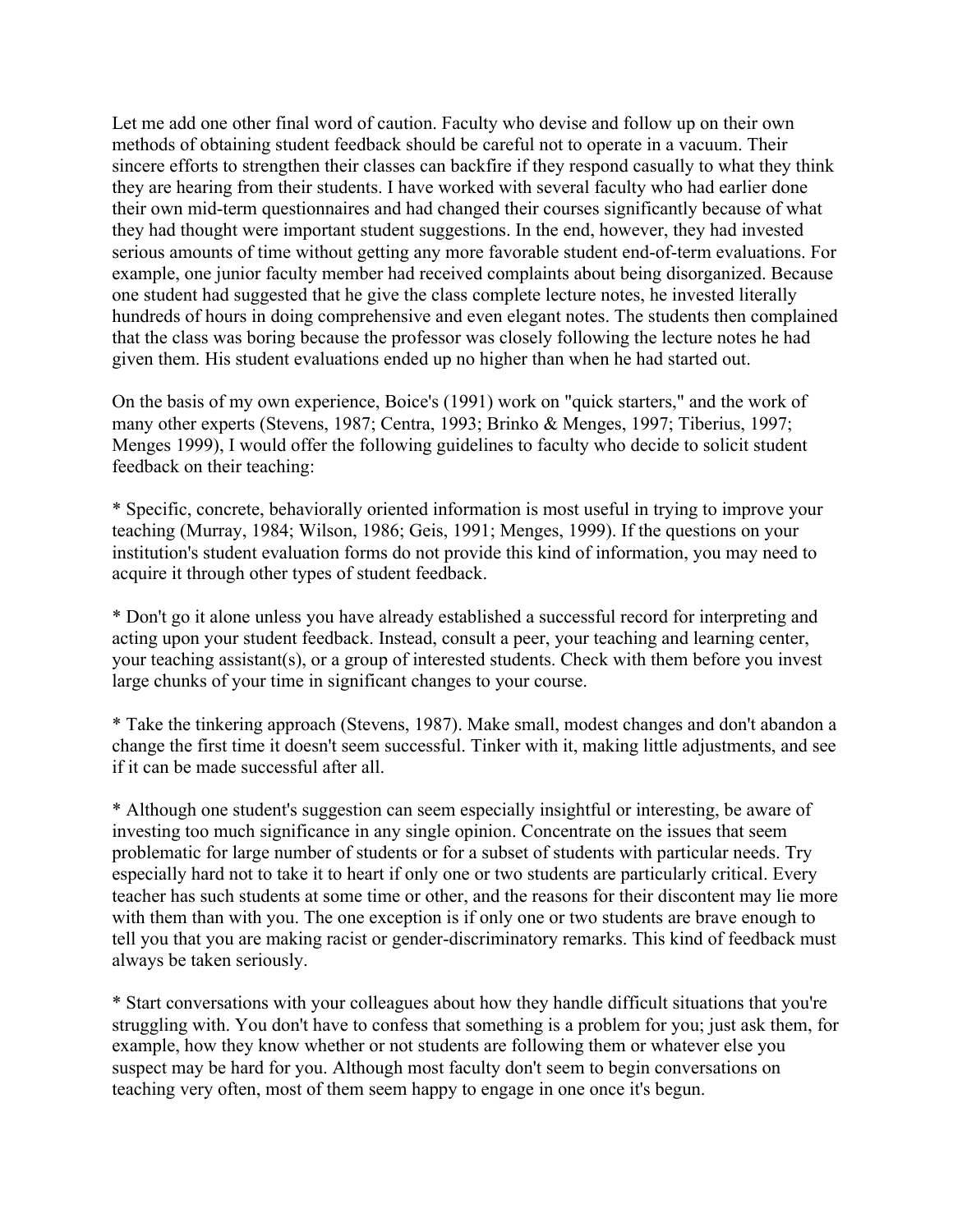\* Consult the sizable, and very readable, literature on teaching. Your teaching and learning center staff or any number of introductory books on teaching (three of my favorites are Davis, 1993; Lowman, 1995; and McKeachie, 1999) can help you think more broadly about your teaching situation and the options open to you.

-------------------------------------------------------------------

## REFERENCES:

Boice, r. (1991). Quick starters: New faculty who succeed. In M. Theall & J. Franklin (Eds.) Effective practices for improving teaching. New Directions in Teaching and Learning, No. 48. San Francisco, CA: Jossey-Bass.

Brinko, K.T. (1991). The interactions of teaching improvement. In teaching. New Directions in Teaching and Learning, No. 48. San Francisco, CA: Jossey-Bass.

Brinko, K.T. & Menges, R.J. (Eds.). (1997). Practically speaking: A sourcebook for instructional consultants in higher education, Stillwater, OK: New Forums Press.

Centra, J.A. (1993). Reflective faculty evaluation: Enhancing teaching and determining faculty effectiveness. San Francisco, CA: Jossey-Bass.

Clark, D.J., & Bekey, J. (1979). Use of small groups in instructional evaluation. POD Quarterly, 1, 87-8=95.

Davis, B.G. (1993). Tools for teaching. San Francisco, CA: Jossey-Bass.

Geis, G.L. (1991). The moment of truth: Feeding back information about teaching. In M. Theall & J. Franklin (Eds.), Effective practices for improving teaching. New Directions for Teaching and Learning. No. 48. San Francisco, CA: Jossey-Bass.

Lowman, J. (1995). mastering the techniques of teaching (2nd ed.). San Francisco, CA: Jossey-Bass.

Mckeachie, W.J. (1979). Student ratings of faculty: A reprise. Academe, October, 384-397.

Menges, R.J. (1999). Appraising and improving your teaching: Using students, peers, experts, and classroom research. In W.J. McKeachie, Teaching Tips: Strategies, research, and theory for college and university teachers (10th ed.). Boston, MA: Houghton Mifflin.

Murray H. (1984). The impact of formative and summative evaluation of teaching in North American universities. Assessment and Evaluation in Higher Education, 9 (2), 117-132.

Overall, J. U., IV, & March, H.W. (1979). Midterm feedback from students: its relationship to instructional improvement and students: Cognitive and affective outcomes. Journal of Eductional Psychology, 71, 856-865.